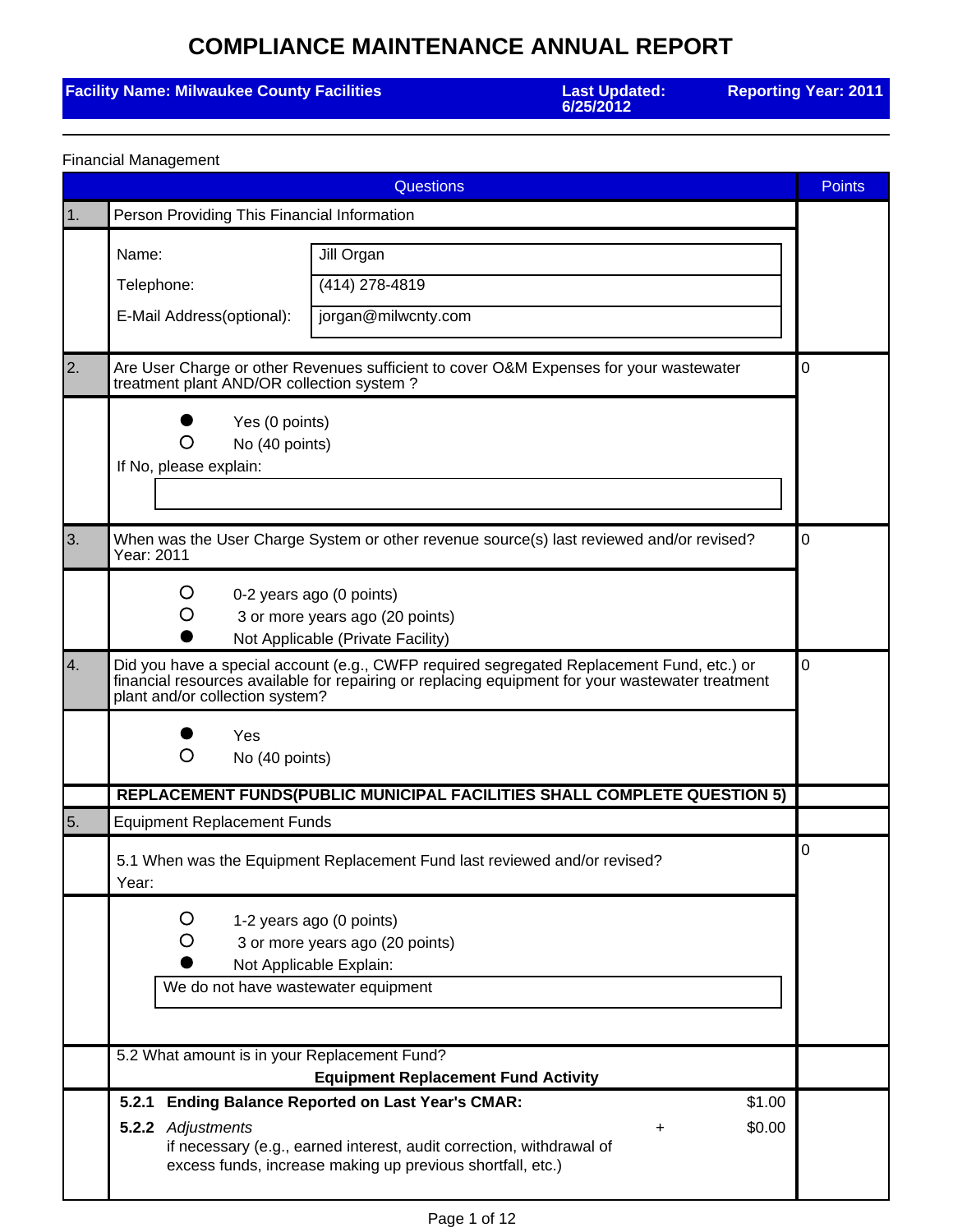| <b>Facility Name: Milwaukee County Facilities</b>                                                                                                                                                                                                                                                                                                                                                                                                                            | <b>Last Updated:</b><br>6/25/2012                                                                                                                                                                                                                                                                                                                                       |                                     | <b>Reporting Year: 2011</b> |  |  |
|------------------------------------------------------------------------------------------------------------------------------------------------------------------------------------------------------------------------------------------------------------------------------------------------------------------------------------------------------------------------------------------------------------------------------------------------------------------------------|-------------------------------------------------------------------------------------------------------------------------------------------------------------------------------------------------------------------------------------------------------------------------------------------------------------------------------------------------------------------------|-------------------------------------|-----------------------------|--|--|
| <b>Financial Management (Continued)</b>                                                                                                                                                                                                                                                                                                                                                                                                                                      |                                                                                                                                                                                                                                                                                                                                                                         |                                     |                             |  |  |
| 5.2.3 Adjusted January 1st Beginning Balance                                                                                                                                                                                                                                                                                                                                                                                                                                 |                                                                                                                                                                                                                                                                                                                                                                         | \$1.00                              |                             |  |  |
| 5.2.4 Additions to Fund (e.g., portion of User Fee, earned interest, etc.)                                                                                                                                                                                                                                                                                                                                                                                                   |                                                                                                                                                                                                                                                                                                                                                                         | \$0.00                              |                             |  |  |
| 5.2.5 Subtractions from Fund (e.g., equipment replacement, major repairs<br>- use description box 5.2.5.1 below*.)                                                                                                                                                                                                                                                                                                                                                           |                                                                                                                                                                                                                                                                                                                                                                         | \$0.00                              |                             |  |  |
| 5.2.6 Ending Balance as of December 31st for CMAR Reporting Year                                                                                                                                                                                                                                                                                                                                                                                                             | \$1.00                                                                                                                                                                                                                                                                                                                                                                  |                                     |                             |  |  |
|                                                                                                                                                                                                                                                                                                                                                                                                                                                                              | (All Sources: This ending balance should include all Equipment Replacement<br>Funds whether held in a bank account(s), certificate(s) of deposit, etc.)<br>*5.2.5.1. Indicate adjustments, equipment purchases and/or major repairs from 5.2.5 above                                                                                                                    |                                     |                             |  |  |
|                                                                                                                                                                                                                                                                                                                                                                                                                                                                              |                                                                                                                                                                                                                                                                                                                                                                         |                                     |                             |  |  |
| can be found by clicking the HELP option button.)<br>than the amount that should be in it(#5.3)?                                                                                                                                                                                                                                                                                                                                                                             | 5.3 What amount should be in your replacement fund?<br>\$1.00<br>(If you had a CWFP loan, this amount was originally based on the Financial Assistance Agreement<br>(FAA) and should be regularly updated as needed. Further calculation instructions and an example<br>5.3.1 Is the Dec. 31 Ending Balance in your Replacement Fund above (#5.2.6) equal to or greater |                                     |                             |  |  |
| Yes<br>O<br>No Explain:                                                                                                                                                                                                                                                                                                                                                                                                                                                      |                                                                                                                                                                                                                                                                                                                                                                         |                                     |                             |  |  |
|                                                                                                                                                                                                                                                                                                                                                                                                                                                                              |                                                                                                                                                                                                                                                                                                                                                                         |                                     |                             |  |  |
| <b>Future Planning</b><br>6.                                                                                                                                                                                                                                                                                                                                                                                                                                                 |                                                                                                                                                                                                                                                                                                                                                                         |                                     |                             |  |  |
| O<br>No                                                                                                                                                                                                                                                                                                                                                                                                                                                                      | 6.1 During the next ten years, will you be involved in formal planning for upgrading, rehabilitating<br>or new construction of your treatment facility or collection system?<br>Yes (If yes, please provide major project information, if not already listed below)                                                                                                     |                                     |                             |  |  |
| <b>Project Description</b>                                                                                                                                                                                                                                                                                                                                                                                                                                                   | <b>Estimated Cost</b>                                                                                                                                                                                                                                                                                                                                                   | Approximate<br>Construction<br>Year |                             |  |  |
| Complete construction for manhole and pipe rehabilitation.<br>Complete Management Plan, Overflow Response Plan,<br>Communication Plan, and Audit Plan.<br>Continue to update Cityworks and G.I.S. sanitary sewer<br>mapping and database.                                                                                                                                                                                                                                    | \$61,031.32                                                                                                                                                                                                                                                                                                                                                             | 2009                                |                             |  |  |
| Departmental work: Training for inspections, inspect 25%<br>sanitary sewer manholes, televising, cleaning, dye water<br>testing, smoke testing, field investigations, document<br>organization and submittal, CMOM annual meetings and<br>activities.                                                                                                                                                                                                                        | \$33,401.90                                                                                                                                                                                                                                                                                                                                                             | 2009                                |                             |  |  |
| A&E work: Train departments to perform inspections, search<br>record drawings, update GIS mapping and databases, upload<br>inspection reports and convert information to City Works, view<br>CCTV video, analyze inspection data, prepare list of<br>recommended projects, prepare list of recommended<br>inspections for following year, annual CMOM meetings, prepare<br>MMSD I/I Management Annual Progress Report, Prepare<br>WDNR Compliance Maintenance Annual Report. | \$31,066.00                                                                                                                                                                                                                                                                                                                                                             | 2009                                |                             |  |  |
|                                                                                                                                                                                                                                                                                                                                                                                                                                                                              |                                                                                                                                                                                                                                                                                                                                                                         |                                     |                             |  |  |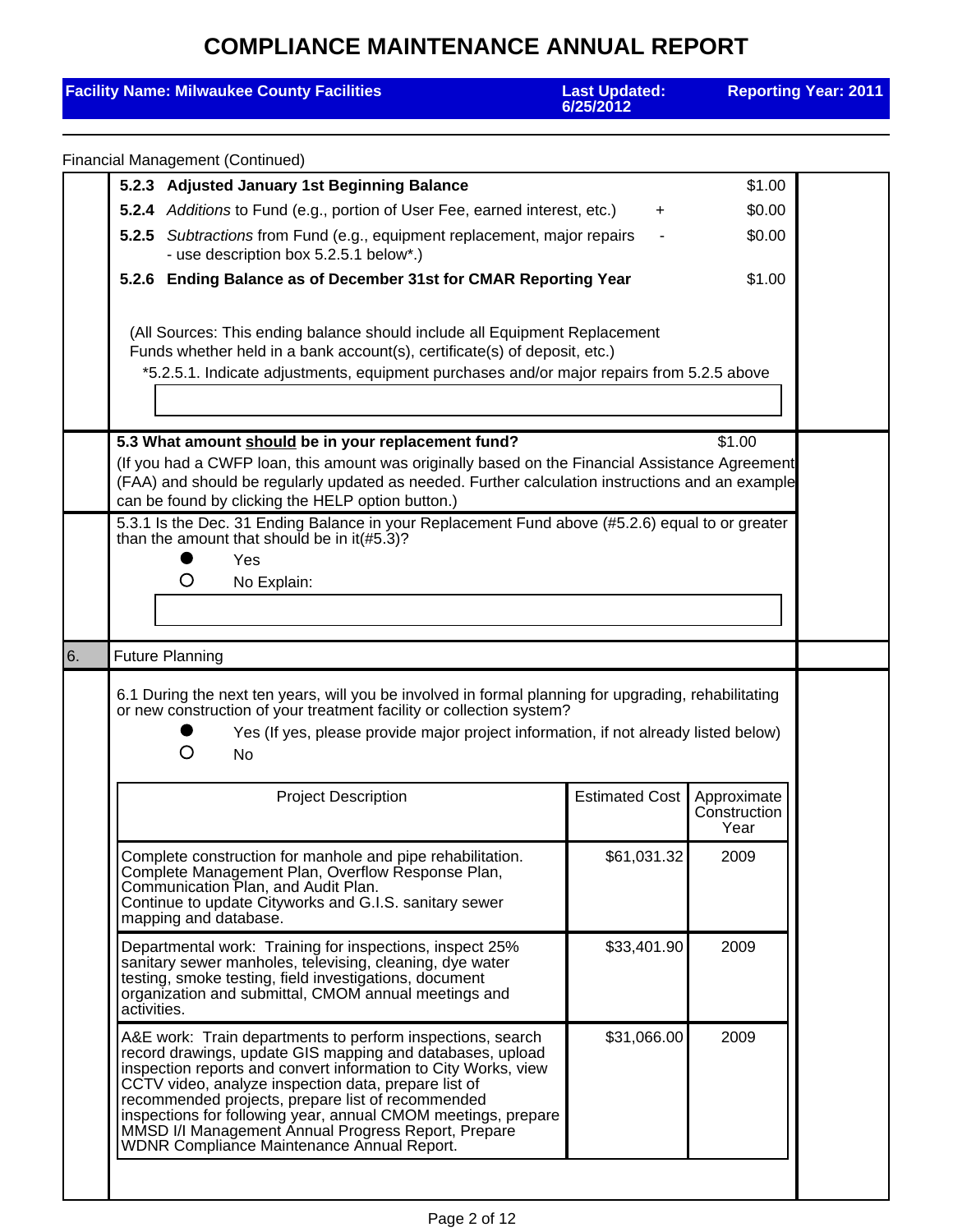### **Facility Name: Milwaukee County Facilities**

**6/25/2012**

**Reporting Year: 2011**

### Financial Management (Continued)

| Countywide Sanitary Sewers: Airport, HOC, and Transit<br>Sanitary Sewer Rehabilitation and Countywide CCTV                                                                                                                                                                                                                                                                                                                                                                                                                                                                                                                                 | \$75,252.90    | 2010 |  |
|--------------------------------------------------------------------------------------------------------------------------------------------------------------------------------------------------------------------------------------------------------------------------------------------------------------------------------------------------------------------------------------------------------------------------------------------------------------------------------------------------------------------------------------------------------------------------------------------------------------------------------------------|----------------|------|--|
| Inspect 25% sanitary sewer manholes, televising, cleaning, dye<br>water testing, smoke testing, field investigations, document<br>organization and submittal, CMOM annual meetings and<br>activities, continually update GIS mapping and databases,<br>upload inspection reports and convert information to City<br>Works, view CCTV video, search record drawings, analyze<br>inspection data, prepare list of recommended projects, prepare<br>list of recommended inspections for following year, annual<br>CMOM meetings, prepare MMSD I/I Management Annual<br>Progress Report, Prepare WDNR Compliance Maintenance<br>Annual Report. | \$175,773.44   | 2010 |  |
| Inspect 25% sanitary sewer manholes, televising, cleaning, dye<br>water testing, smoke testing, field investigations, document<br>organization and submittal, CMOM annual meetings and<br>activities, continually update GIS mapping and databases,<br>upload inspection reports and convert information to City<br>Works, view CCTV video, search record drawings, analyze<br>inspection data, prepare list of recommended projects, prepare<br>list of recommended inspections for following year, annual<br>CMOM meetings, prepare MMSD CMOM Program Annual<br>Report, Prepare WDNR Compliance Maintenance Annual<br>Report.            | \$81,626.24    | 2011 |  |
| Begin CMOM Readiness Review, sanitary sewer database, and<br>manhole inspection program.                                                                                                                                                                                                                                                                                                                                                                                                                                                                                                                                                   | \$10,259.71    | 2005 |  |
| Create sanitary sewer database, inspect manhole tops, begin<br>abandoning unused sewers, begin SSES, continue CMOM<br>Readiness Review.                                                                                                                                                                                                                                                                                                                                                                                                                                                                                                    | \$269,444.43   | 2006 |  |
| Complete manhole top rehabilitation, abandon more unused<br>manholes and pipes, complete SSES, update sanitary sewer<br>database, complete CMOM Readiness Review, begin Strategic<br>Plan, begin planning and design for 2008 construction projects.                                                                                                                                                                                                                                                                                                                                                                                       | \$1,927,033.03 | 2007 |  |
| Planning, design and construction for manhole and pipe<br>rehabilitation identified in SSES.<br>Completed Strategic Plan.<br>Began Management Plan, Overflow Response plan,<br>Communications Plan, and Audit Plan.<br>Incorporated Cityworks software into G.I.S. and pdated sanitary<br>sewer mapping and database.<br>Performed MMSD and CMAR reporting.<br>Conducted internal CMOM meetings.<br>Attended MMSD CMOM meetings.                                                                                                                                                                                                           | \$171,283.85   | 2008 |  |
| McGovern Park Sanitary Sewers: Constructed new sewers to<br>serve existing buildings and abandoned old sewers including<br>sewer under lagoon and sewer from demolished swimming<br>pool.                                                                                                                                                                                                                                                                                                                                                                                                                                                  | \$346,008.42   | 2008 |  |
| Parks North Sanitary Sewer Rehabilitation                                                                                                                                                                                                                                                                                                                                                                                                                                                                                                                                                                                                  | \$287,980.69   | 2008 |  |
| Parks South Sanitary Sewer Rehabilitation                                                                                                                                                                                                                                                                                                                                                                                                                                                                                                                                                                                                  | \$311,302.81   | 2008 |  |
| County Grounds/Zoo Sanitary Rehabilitation                                                                                                                                                                                                                                                                                                                                                                                                                                                                                                                                                                                                 | \$284,719.27   | 2009 |  |
| Countywide Sanitary Sewers: Airport, HOC, and Transit<br>Sanitary Sewer Rehabilitation and Countywide CCTV                                                                                                                                                                                                                                                                                                                                                                                                                                                                                                                                 | \$110,048.41   | 2009 |  |
| 2010 Sanitary Sewers-Multiple Locations                                                                                                                                                                                                                                                                                                                                                                                                                                                                                                                                                                                                    | \$6,648.58     | 2010 |  |
| 2010 Sanitary Sewers-Multiple Locations                                                                                                                                                                                                                                                                                                                                                                                                                                                                                                                                                                                                    | \$123,479.22   | 2011 |  |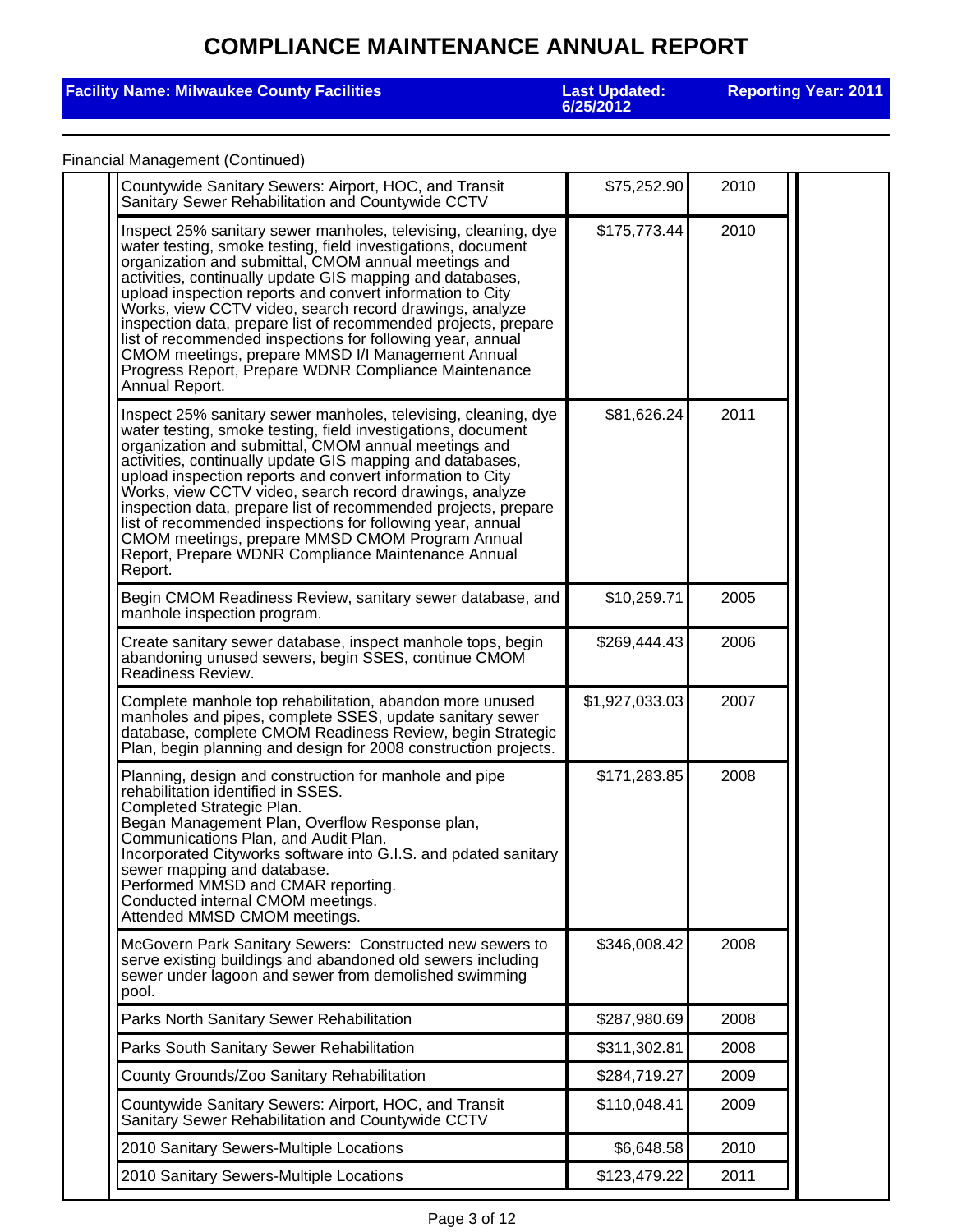### **Facility Name: Milwaukee County Facilities**

**6/25/2012**

**Reporting Year: 2011**

### Financial Management (Continued)

|    | Correct deficiencies identified during previous year's<br>inspections.                                                                                                                                                                                                                                                                                                                                                                                                                                                                                                                                                          | \$150,000.00 | 2012 |  |  |
|----|---------------------------------------------------------------------------------------------------------------------------------------------------------------------------------------------------------------------------------------------------------------------------------------------------------------------------------------------------------------------------------------------------------------------------------------------------------------------------------------------------------------------------------------------------------------------------------------------------------------------------------|--------------|------|--|--|
|    | Inspect 25% sanitary sewer manholes, televising, cleaning, dye<br>water testing, smoke testing, field investigations, document<br>organization and submittal, CMOM annual meetings and<br>activities, continually update GIS mapping and databases,<br>upload inspection reports and convert information to City<br>Works, view CCTV video, search record drawings, analyze<br>inspection data, prepare list of recommended projects, prepare<br>list of recommended inspections for following year, annual<br>CMOM meetings, prepare MMSD CMOM Program Annual<br>Report, Prepare WDNR Compliance Maintenance Annual<br>Report. | \$175,000.00 | 2012 |  |  |
|    | Countywide Sanitary Sewers: Airport, HOC, and Transit<br>Sanitary Sewer Rehabilitation and Countywide CCTV                                                                                                                                                                                                                                                                                                                                                                                                                                                                                                                      | \$3,419.22   | 2011 |  |  |
|    | Inspect 25% sanitary sewer manholes, televising, cleaning, dye<br>water testing, smoke testing, field investigations, document<br>organization and submittal, CMOM annual meetings and<br>activities, continually update GIS mapping and databases,<br>upload inspection reports and convert information to City<br>Works, view CCTV video, search record drawings, analyze<br>inspection data, prepare list of recommended projects, prepare<br>list of recommended inspections for following year, annual<br>CMOM meetings, prepare MMSD CMOM Program Annual<br>Report, Prepare WDNR Compliance Maintenance Annual<br>Report. | \$175,000.00 | 2013 |  |  |
| 7. | <b>Financial Management General Comments:</b>                                                                                                                                                                                                                                                                                                                                                                                                                                                                                                                                                                                   |              |      |  |  |
|    |                                                                                                                                                                                                                                                                                                                                                                                                                                                                                                                                                                                                                                 |              |      |  |  |

| <b>Total Points Generated</b>        |     |  |
|--------------------------------------|-----|--|
| Score (100 - Total Points Generated) | 100 |  |
| I Section Grade '                    |     |  |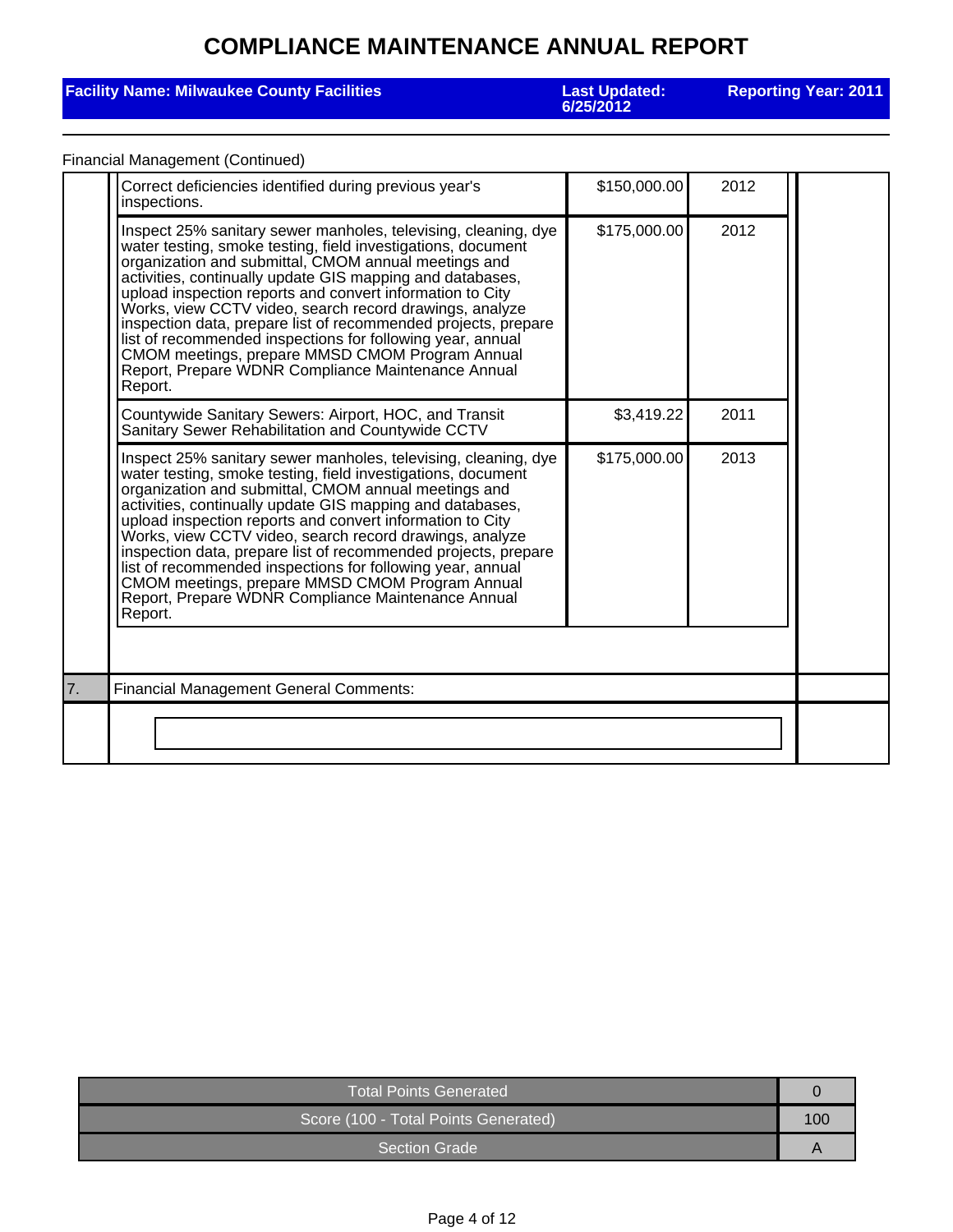### **Facility Name: Milwaukee County Facilities**

**6/25/2012**

**Reporting Year: 2011**

| <b>Sanitary Sewer Collection Systems</b> |                |                                                                                                                                                                                                                                                                                                                                                                                                                                                                                                                                                                        |               |  |
|------------------------------------------|----------------|------------------------------------------------------------------------------------------------------------------------------------------------------------------------------------------------------------------------------------------------------------------------------------------------------------------------------------------------------------------------------------------------------------------------------------------------------------------------------------------------------------------------------------------------------------------------|---------------|--|
|                                          |                | <b>Questions</b>                                                                                                                                                                                                                                                                                                                                                                                                                                                                                                                                                       | <b>Points</b> |  |
| $\vert$ 1.                               | WPDES permit?  | Do you have a Capacity, Management, Operation & Maintenance(CMOM) requirement in your                                                                                                                                                                                                                                                                                                                                                                                                                                                                                  |               |  |
|                                          |                | Yes<br><b>No</b><br>( )                                                                                                                                                                                                                                                                                                                                                                                                                                                                                                                                                |               |  |
| 2.                                       |                | Did you have a documented (written records/files, computer files, video tapes, etc.) sanitary sewer<br>collection system operation & maintenance or CMOM program last calendar year?                                                                                                                                                                                                                                                                                                                                                                                   | 0             |  |
|                                          |                | Yes (go to question 3)<br>O<br>No (30 points) (go to question 4)                                                                                                                                                                                                                                                                                                                                                                                                                                                                                                       |               |  |
| 3.                                       | CMOM program.: | Check the elements listed below that are included in your Operation and Maintenance (O&M) or                                                                                                                                                                                                                                                                                                                                                                                                                                                                           |               |  |
|                                          | ⊠              | Goals: Describe the specific goals you have for your collection system:<br>1. Comply with the conditions of the WPDES permit 2. Minimize the occurrence of<br>preventable overflows 3. Ensure proper O&M is performed on County sewer<br>collection system assets 4. Improve or maintain system reliability 5. Reduce the<br>potential threat to human health from sewer overflows 6. Provide adequate capacity<br>to convey peak flow 7. Manage infiltration and inflow 8. Protect collection system<br>worker health and safety 9. Operate a continuous CMOM Program |               |  |
|                                          | ⊠              | Organization: Do you have the following written organizational elements (check only<br>those that you have):<br>$\mathcal{L}_{\mathcal{A}}$<br>Ownership and governing body description<br>Σ<br>Organizational chart<br>$\geq$<br>Personnel and position descriptions<br>Χ<br>Internal communication procedures<br>Public information and education program                                                                                                                                                                                                            |               |  |
|                                          | ⊠              | Legal Authority: Do you have the legal authority for the following (check only those that<br>apply):<br>Sewer use ordinance    Last Revised MM/DD/YYYY<br>Pretreatment/Industrial control Programs<br>Fat, Oil and Grease control<br>Illicit discharges (commercial, industrial)<br>Private property clear water (sump pumps, roof or foundation drains, etc)<br>Χ<br>Private lateral inspections/repairs<br>×<br>Service and management agreements                                                                                                                    |               |  |
|                                          | $\boxtimes$    | <b>Maintenance Activities: details in Question 4</b><br>Design and Performance Provisions: How do you ensure that your sewer system is<br>designed and constructed properly?<br>State plumbing code<br>$\geq$<br>DNR NR 110 standards<br>Local municipal code requirements<br>Construction, inspection and testing<br>Others:                                                                                                                                                                                                                                          |               |  |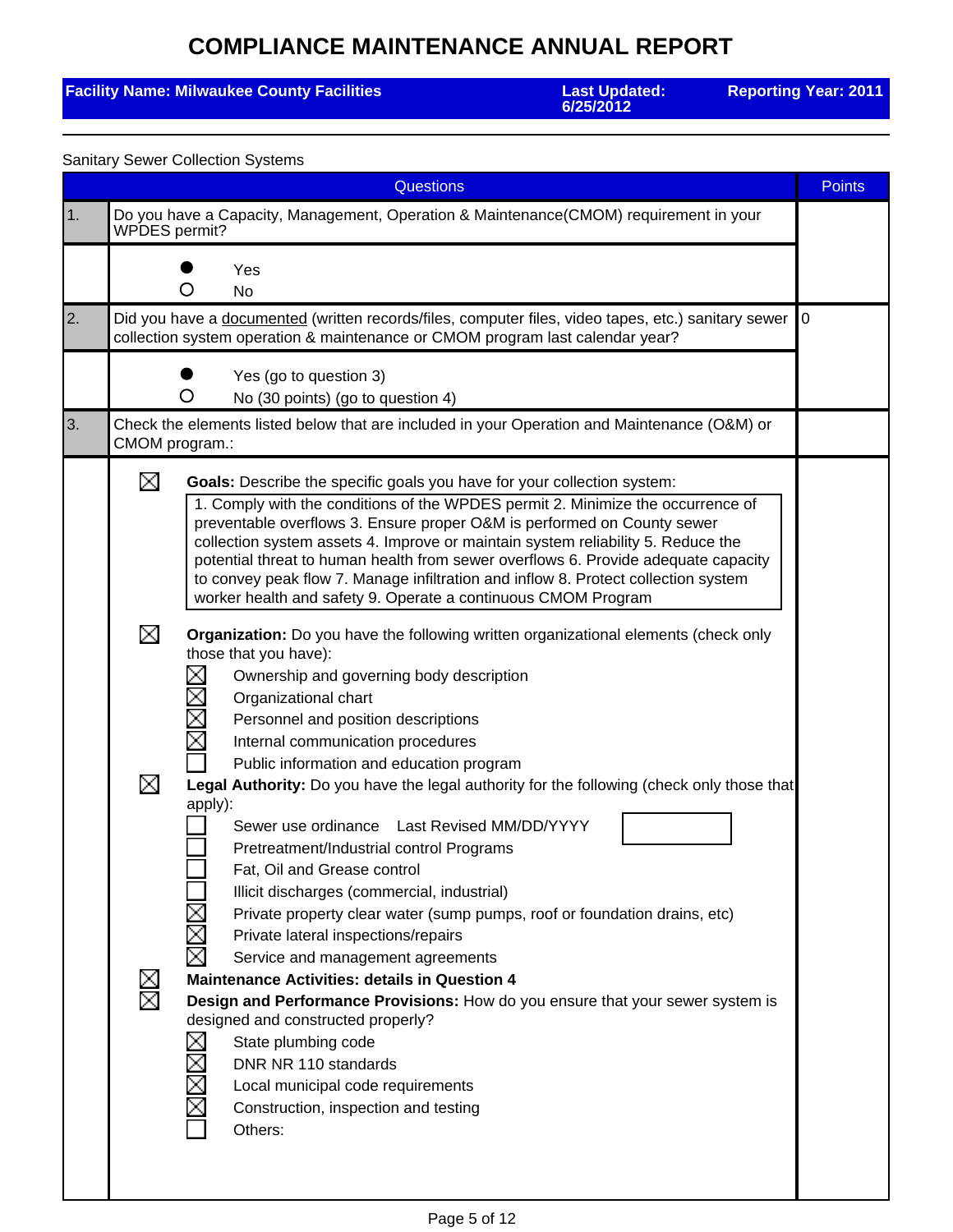|    |                                                                                                                      | <b>Facility Name: Milwaukee County Facilities</b>                                                                                                                                                                                                                                                                                                                                                                                                                                                                                    |                                                                                                                                                                                                                                                                                                                                                                                                                                                         | <b>Last Updated:</b><br>6/25/2012                                                                                                                                                                                                                                                                                                                                                                                                                                                      | <b>Reporting Year: 2011</b> |
|----|----------------------------------------------------------------------------------------------------------------------|--------------------------------------------------------------------------------------------------------------------------------------------------------------------------------------------------------------------------------------------------------------------------------------------------------------------------------------------------------------------------------------------------------------------------------------------------------------------------------------------------------------------------------------|---------------------------------------------------------------------------------------------------------------------------------------------------------------------------------------------------------------------------------------------------------------------------------------------------------------------------------------------------------------------------------------------------------------------------------------------------------|----------------------------------------------------------------------------------------------------------------------------------------------------------------------------------------------------------------------------------------------------------------------------------------------------------------------------------------------------------------------------------------------------------------------------------------------------------------------------------------|-----------------------------|
|    |                                                                                                                      | <b>Sanitary Sewer Collection Systems (Continued)</b>                                                                                                                                                                                                                                                                                                                                                                                                                                                                                 |                                                                                                                                                                                                                                                                                                                                                                                                                                                         |                                                                                                                                                                                                                                                                                                                                                                                                                                                                                        |                             |
|    | ∐<br>$\geq$<br>$\mathbf{r}$<br>$\boxtimes$<br>⊠<br>$\overline{\boxtimes}$<br>⊠<br>$\boxtimes$<br><b>NX</b><br>Σ<br>⊠ | include (check only those that you have):<br>Emergency equipment<br><b>Emergency procedures</b><br>following?<br>N<br>N<br>Manhole location map<br>Lift station O&M manuals<br>Within your sewer system have you identified the following?<br>Areas with flat sewers<br>Areas with surcharging<br>Areas with heavy root growth<br>being implemented, evaluated, and re-prioritized as needed.<br>Special Studies Last Year(check only if applicable):<br>Infiltration/Inflow (I/I) Analysis<br><b>Lift Station Evaluation Report</b> | Alarm system and routine testing<br>Current and up-to-date sewer map<br>Sewer system plans and specifications<br>Lift station pump and wet well capacity information<br>Areas with bottlenecks or constrictions<br>Areas with chronic basement backups or SSO's<br>Areas with excessive infiltration/inflow (I/I)<br>Adequacy of capacity for new connections<br>Lift station capacity and/or pumping problems<br>Sewer System Evaluation Survey (SSES) | Overflow Emergency Response Plan: Does your emergency response capability<br>Communications/Notifications (DNR, Internal, Public, Media etc)<br>Capacity Assurance: How well do you know your sewer system? Do you have the<br>Areas with excess debris, solids or grease accumulation<br>Sewers with severe defects that affect flow capacity<br>Annual Self-Auditing of your O&M/CMOM Program to ensure above components are<br>Sewer Evaluation and Capacity Managment Plan (SECAP) |                             |
| 4. |                                                                                                                      | Others:                                                                                                                                                                                                                                                                                                                                                                                                                                                                                                                              |                                                                                                                                                                                                                                                                                                                                                                                                                                                         | Did your sanitary sewer collection system maintenance program include the following                                                                                                                                                                                                                                                                                                                                                                                                    |                             |
|    |                                                                                                                      |                                                                                                                                                                                                                                                                                                                                                                                                                                                                                                                                      |                                                                                                                                                                                                                                                                                                                                                                                                                                                         | maintenance activities? Complete all that apply and indicate the amount maintained:                                                                                                                                                                                                                                                                                                                                                                                                    |                             |
|    | Cleaning                                                                                                             |                                                                                                                                                                                                                                                                                                                                                                                                                                                                                                                                      |                                                                                                                                                                                                                                                                                                                                                                                                                                                         | % of system/year                                                                                                                                                                                                                                                                                                                                                                                                                                                                       |                             |
|    | Root Removal                                                                                                         |                                                                                                                                                                                                                                                                                                                                                                                                                                                                                                                                      |                                                                                                                                                                                                                                                                                                                                                                                                                                                         | % of system/year                                                                                                                                                                                                                                                                                                                                                                                                                                                                       |                             |
|    | <b>Flow Monitoring</b>                                                                                               |                                                                                                                                                                                                                                                                                                                                                                                                                                                                                                                                      | 5                                                                                                                                                                                                                                                                                                                                                                                                                                                       | % of system/year                                                                                                                                                                                                                                                                                                                                                                                                                                                                       |                             |
|    | <b>Smoke Testing</b>                                                                                                 |                                                                                                                                                                                                                                                                                                                                                                                                                                                                                                                                      | 0                                                                                                                                                                                                                                                                                                                                                                                                                                                       | % of system/year                                                                                                                                                                                                                                                                                                                                                                                                                                                                       |                             |
|    | Sewer Line Televising                                                                                                |                                                                                                                                                                                                                                                                                                                                                                                                                                                                                                                                      |                                                                                                                                                                                                                                                                                                                                                                                                                                                         | % of system/year                                                                                                                                                                                                                                                                                                                                                                                                                                                                       |                             |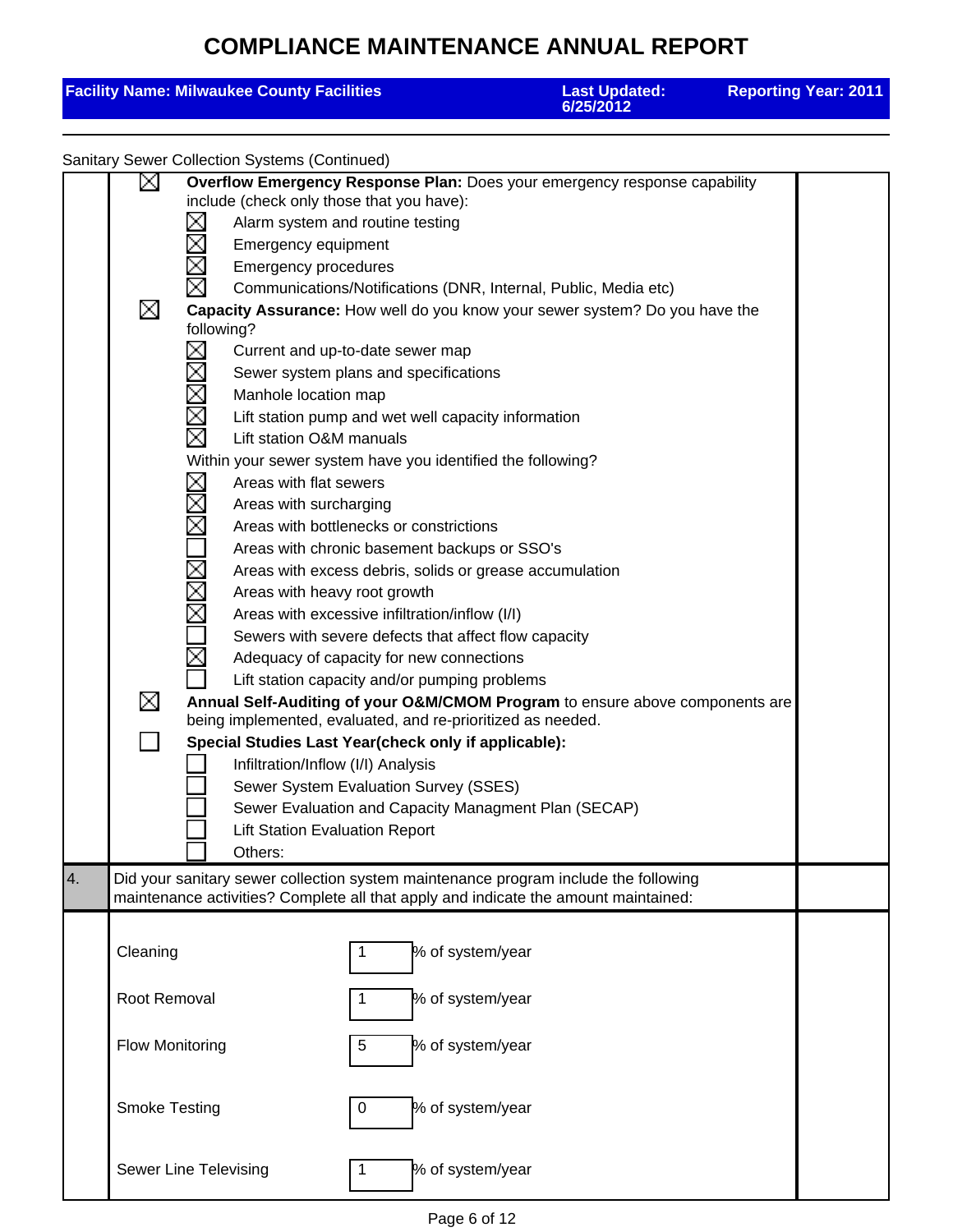| <b>Facility Name: Milwaukee County Facilities</b> |                                                                                       |                                                  | <b>Last Updated:</b><br>6/25/2012 | <b>Reporting Year: 2011</b> |  |  |
|---------------------------------------------------|---------------------------------------------------------------------------------------|--------------------------------------------------|-----------------------------------|-----------------------------|--|--|
| Sanitary Sewer Collection Systems (Continued)     |                                                                                       |                                                  |                                   |                             |  |  |
| Manhole Inspections                               |                                                                                       | 27.2<br>% of system/year                         |                                   |                             |  |  |
| Lift Station O&M                                  |                                                                                       | # per L.S/year<br>$\mathbf 0$                    |                                   |                             |  |  |
| Manhole Rehabilitation                            |                                                                                       | 3.4                                              | % of manholes rehabed             |                             |  |  |
| <b>Mainline Rehabilitation</b>                    |                                                                                       | 1                                                | % of sewer lines rehabed          |                             |  |  |
| <b>Private Sewer Inspections</b>                  |                                                                                       | % of system/year<br>$\mathbf 0$                  |                                   |                             |  |  |
|                                                   | Private Sewer I/I Removal<br>% of private services<br>0                               |                                                  |                                   |                             |  |  |
|                                                   | Please include additional comments about your sanitary sewer collection system below: |                                                  |                                   |                             |  |  |
|                                                   |                                                                                       |                                                  |                                   |                             |  |  |
| 5.                                                | Provide the following collection system and flow information for the past year:       |                                                  |                                   |                             |  |  |
| 34.6                                              | Total Actual Amount of Precipitation Last Year                                        |                                                  |                                   |                             |  |  |
| 32.6                                              |                                                                                       | Annual Average Precipitation (for your location) |                                   |                             |  |  |
| 42.53                                             | Miles of Sanitary Sewer                                                               |                                                  |                                   |                             |  |  |
| 31                                                | <b>Number of Lift Stations</b>                                                        |                                                  |                                   |                             |  |  |
| $\boldsymbol{0}$                                  | Number of Lift Station Failure                                                        |                                                  |                                   |                             |  |  |
| $\boldsymbol{0}$                                  |                                                                                       | Number of Sewer Pipe Failures                    |                                   |                             |  |  |
| $\overline{2}$                                    | Number of Basement Backup Occurrences<br>$\mathbf 0$<br>Number of Complaints          |                                                  |                                   |                             |  |  |
|                                                   |                                                                                       |                                                  |                                   |                             |  |  |
|                                                   | Average Daily Flow in MGD                                                             |                                                  |                                   |                             |  |  |
|                                                   | Peak Monthly Flow in MGD(if available)                                                |                                                  |                                   |                             |  |  |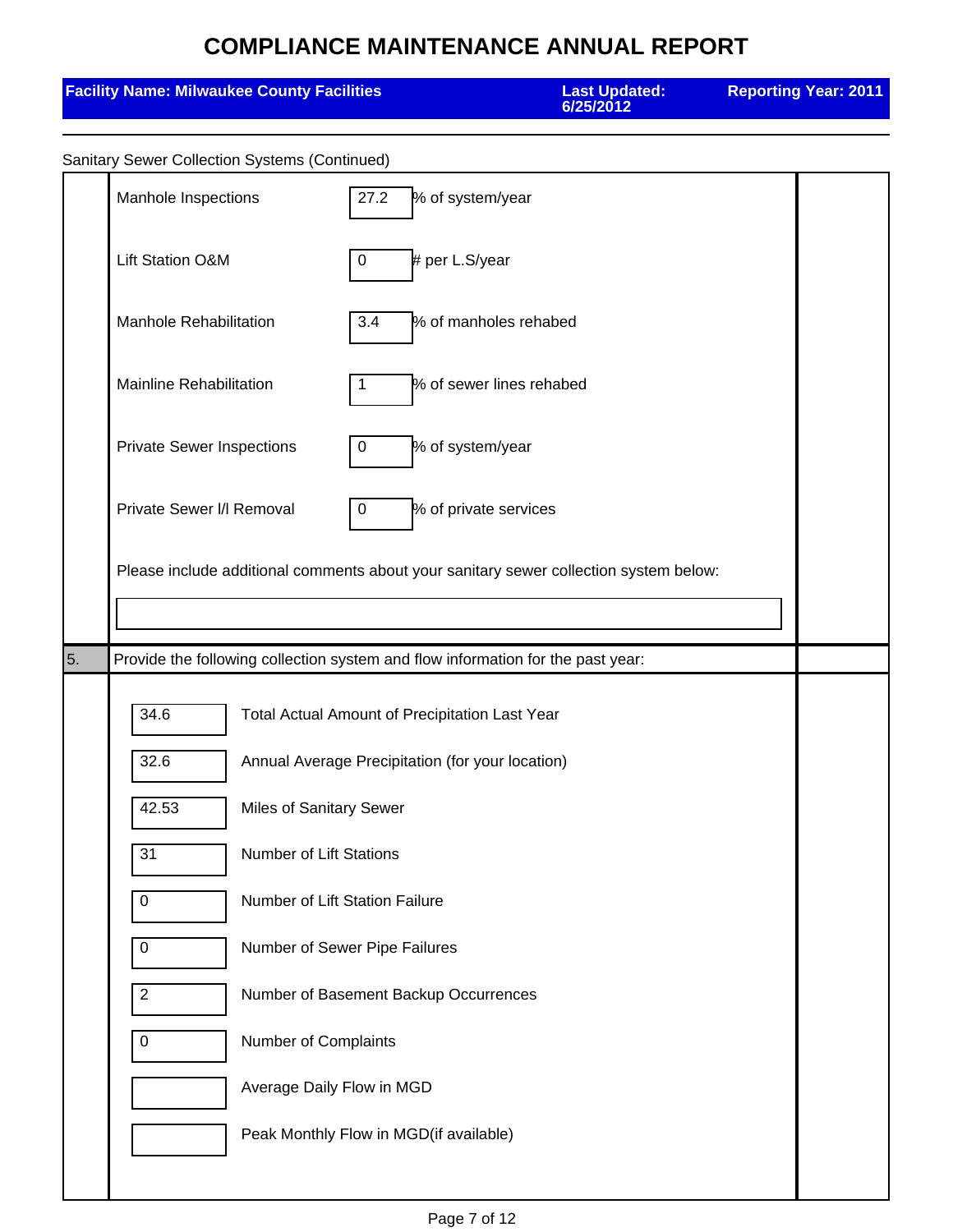| <b>Facility Name: Milwaukee County Facilities</b>                                      | <b>Last Updated:<br/>6/25/2012</b> | <b>Reporting Year: 2011</b> |  |  |  |
|----------------------------------------------------------------------------------------|------------------------------------|-----------------------------|--|--|--|
|                                                                                        |                                    |                             |  |  |  |
| Sanitary Sewer Collection Systems (Continued)<br>Peak Hourly Flow in MGD(if available) |                                    |                             |  |  |  |
|                                                                                        |                                    |                             |  |  |  |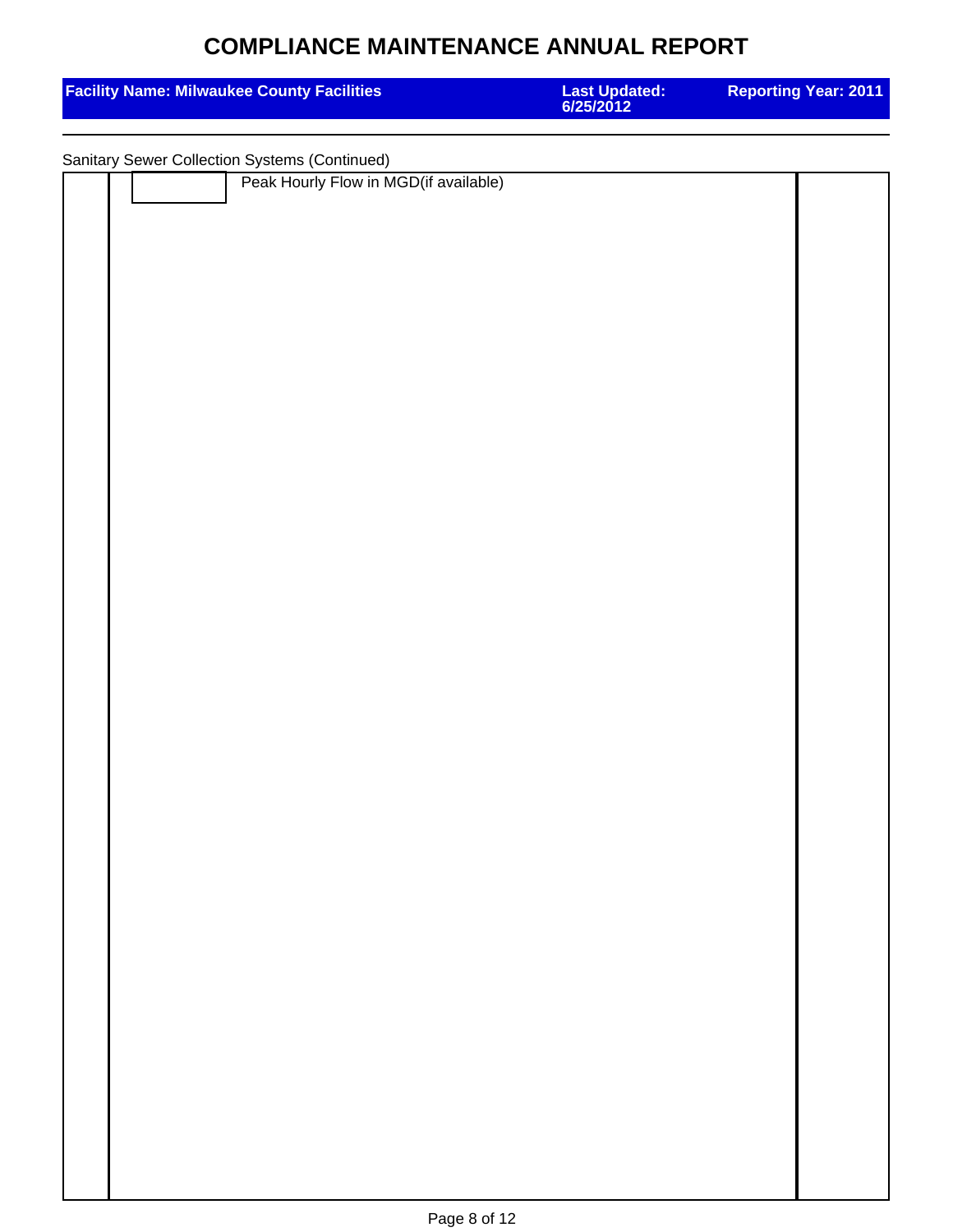|    | <b>Facility Name: Milwaukee County Facilities</b>                                                                                                                                                         | <b>Last Updated:</b><br>6/25/2012                         | <b>Reporting Year: 2011</b> |
|----|-----------------------------------------------------------------------------------------------------------------------------------------------------------------------------------------------------------|-----------------------------------------------------------|-----------------------------|
|    | <b>Sanitary Sewer Collection Systems (Continued)</b>                                                                                                                                                      |                                                           |                             |
|    | NUMBER OF SANITARY SEWER OVERFLOWS (SSO) REPORTED (10 POINTS PER OCCURRENCE)                                                                                                                              |                                                           | $\mathbf 0$                 |
|    | Date<br>Location                                                                                                                                                                                          | Cause                                                     | Estimated<br>Volume (MG)    |
|    | NONE REPORTED                                                                                                                                                                                             |                                                           |                             |
|    | Were there SSOs that occurred last year that are not listed above?<br>Ő<br>Yes<br>No<br>If Yes, list the SSOs that occurred:<br>PERFORMANCE INDICATORS<br>0.00<br>Lift Station Failures(failures/ps/year) |                                                           |                             |
|    | 0.00<br>Sewer Pipe Failures(pipe failures/sewer mile/yr)                                                                                                                                                  |                                                           |                             |
|    | 0.00<br>Sanitary Sewer Overflows (number/sewer mile/yr)                                                                                                                                                   |                                                           |                             |
|    | 0.05<br>Basement Backups(number/sewer mile)                                                                                                                                                               |                                                           |                             |
|    | 0.00<br>Complaints (number/sewer mile)                                                                                                                                                                    | Peaking Factor Ratio (Peak Monthly: Annual Daily Average) |                             |
|    |                                                                                                                                                                                                           | Peaking Factor Ratio(Peak Hourly: Annual daily Average)   |                             |
| 6. | Was infiltration/inflow(I/I) significant in your community last year?                                                                                                                                     |                                                           |                             |
|    | Yes<br><b>No</b><br>If Yes, please describe:                                                                                                                                                              |                                                           |                             |
| 7. | Has infiltration/inflow and resultant high flows affected performance or created problems in your<br>collection system, lift stations, or treatment plant at any time in the past year?                   |                                                           |                             |
|    | O<br>Yes<br><b>No</b><br>If Yes, please describe:                                                                                                                                                         |                                                           |                             |
| 8. | Explain any infiltration/inflow(I/I) changes this year from previous years?                                                                                                                               |                                                           |                             |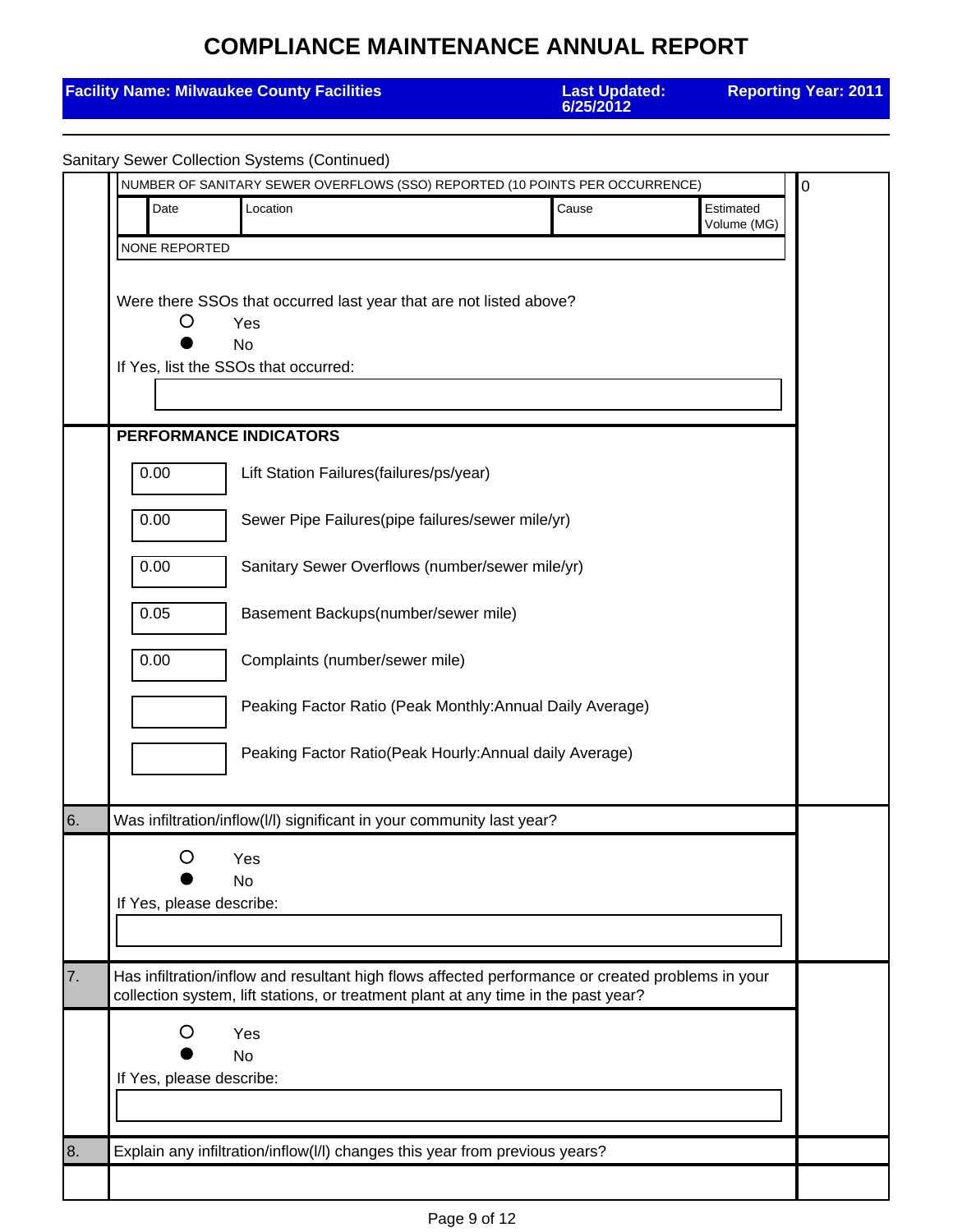| <b>Facility Name: Milwaukee County Facilities</b> |                                                                              | <b>Last Updated:</b><br>6/25/2012 | <b>Reporting Year: 2011</b> |  |
|---------------------------------------------------|------------------------------------------------------------------------------|-----------------------------------|-----------------------------|--|
|                                                   |                                                                              |                                   |                             |  |
|                                                   | Sanitary Sewer Collection Systems (Continued)                                |                                   |                             |  |
|                                                   |                                                                              |                                   |                             |  |
| 19.                                               | What is being done to address infiltration/inflow in your collection system? |                                   |                             |  |
|                                                   |                                                                              |                                   |                             |  |

| <b>Total Points Generated</b>        |     |
|--------------------------------------|-----|
| Score (100 - Total Points Generated) | 100 |
| <b>Section Grade</b>                 |     |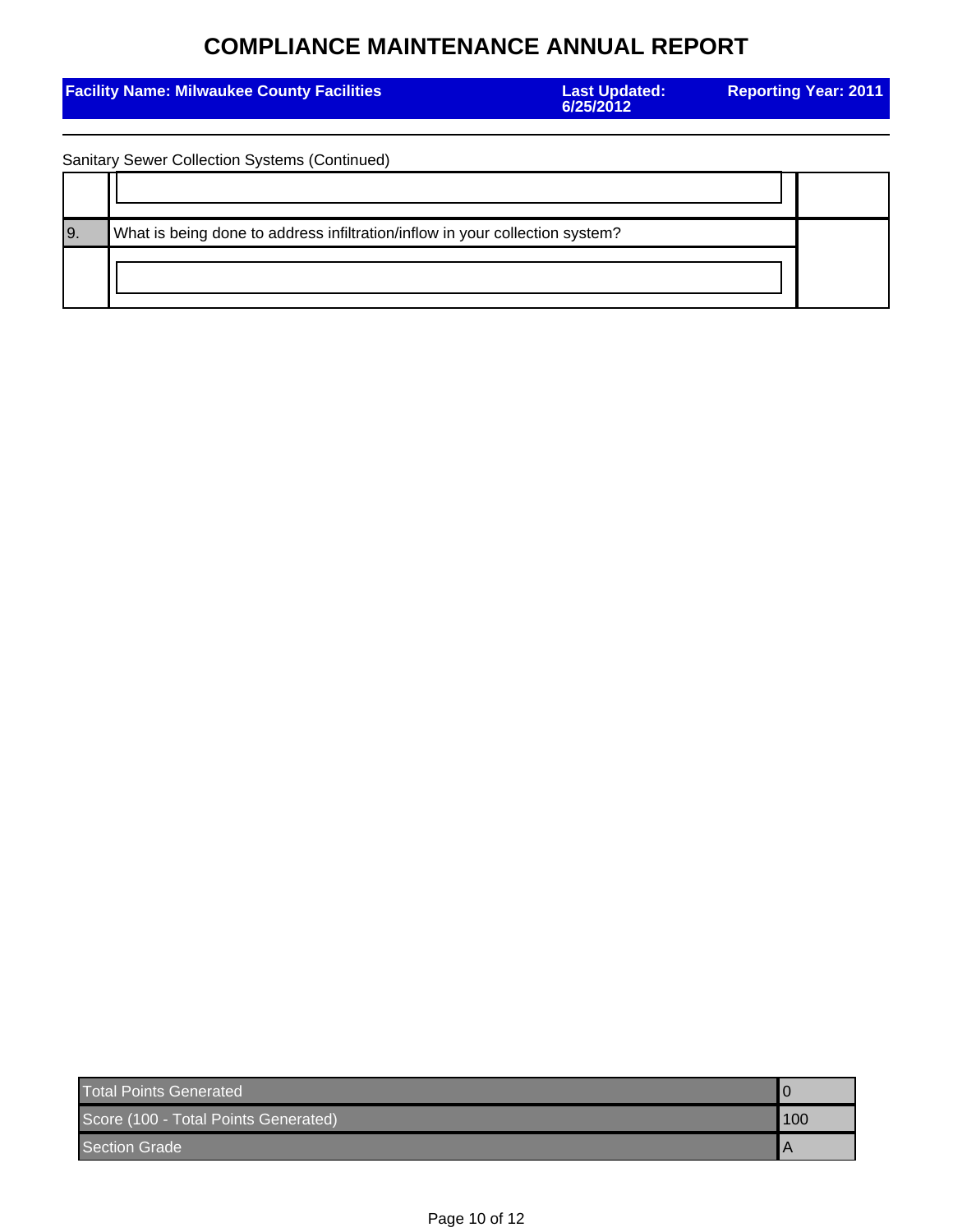| <b>Facility Name: Milwaukee County Facilities</b> | <b>Last Updated:</b> | <b>Reporting Year: 2011</b> |
|---------------------------------------------------|----------------------|-----------------------------|
|                                                   |                      |                             |

#### WPDES No.0047341

| <b>GRADING SUMMARY</b>        |                               |                               |                                    |                                 |
|-------------------------------|-------------------------------|-------------------------------|------------------------------------|---------------------------------|
| <b>SECTION</b>                | <b>LETTER</b><br><b>GRADE</b> | <b>GRADE</b><br><b>POINTS</b> | <b>WEIGHTING</b><br><b>FACTORS</b> | <b>SECTION</b><br><b>POINTS</b> |
| <b>Financial Management</b>   | A                             | 4.0                           |                                    |                                 |
| <b>Collection Systems</b>     | A                             | 4.0                           |                                    | 12                              |
| <b>TOTALS</b>                 |                               |                               |                                    | 16                              |
| GRADE POINT AVERAGE(GPA)=4.00 |                               | 4.00                          |                                    |                                 |

Notes:

A = Voluntary Range

B = Voluntary Range

C = Recommendation Range (Response Required)

D = Action Range (Response Required)

F = Action Range (Response Required)